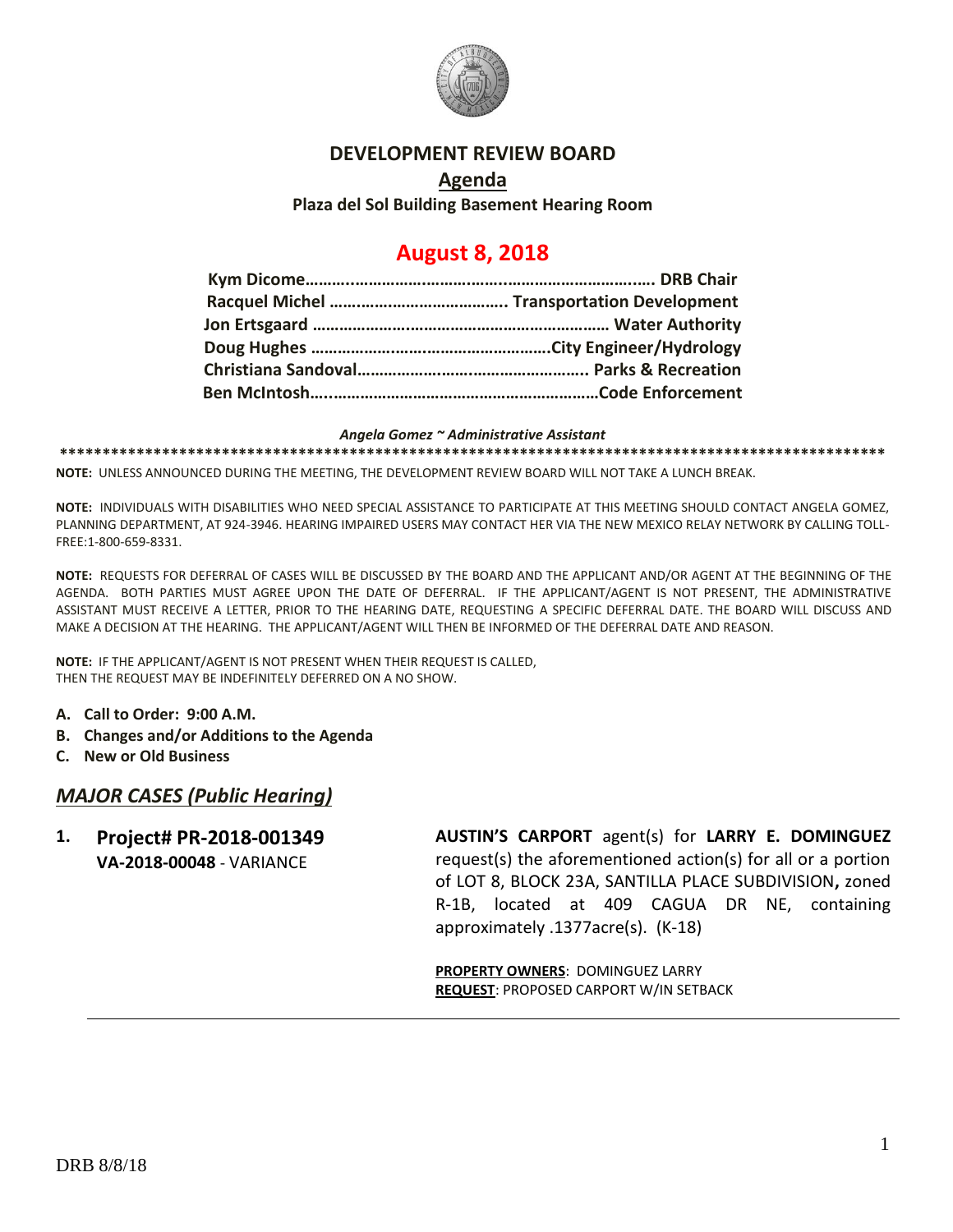| 2. | Project# PR-2018-001326<br>(1005278)<br>SD-2018-00038 - VACATION OF PUBLIC<br><b>EASEMENTS</b>                                                                                                                                                                 | <b>MARK GOODWIN &amp; ASSOCIATES agent for EASTSIDE</b><br><b>DEVELOPMENT INC.</b> requests the following action for all or<br>a portion of TRACT A, Plat for TRACTS A, B &C of JUAN<br>TABO HILLS WEST, zoned PD, located at 10801 POCONO RD<br>SE, containing approximately 98.47 acre(s). (M-21)<br>PROPERTY OWNERS: EASTSIDE DEVELOPMENT INC<br><b>REQUEST: VACATION OF 4 PUBLIC EASEMENTS</b>                                                                                                                          |
|----|----------------------------------------------------------------------------------------------------------------------------------------------------------------------------------------------------------------------------------------------------------------|-----------------------------------------------------------------------------------------------------------------------------------------------------------------------------------------------------------------------------------------------------------------------------------------------------------------------------------------------------------------------------------------------------------------------------------------------------------------------------------------------------------------------------|
| 3. | Project# PR-2018-001328<br>(1011127)<br>SD-2018-00039 - FINAL PLAT                                                                                                                                                                                             | THE GROUP agent for NAZISH LLC requests the following<br>action for all or a portion of Lot 29, Block 18, NORTH ABQ<br>ACRES TR 3 UNIT 3, zoned PD, located on CARMEL AVE NE<br>between VENTURA BLVD NE and VILLAGE AVE NE,<br>containing approximately 1.0 acre(s). (C-20)<br>PROPERTY OWNERS: RIO GRANDE REALTY & INVESTMENTS LLC<br><b>REQUEST: FINAL PLAT APPROVAL</b>                                                                                                                                                  |
| 4. | Project #PR-2018-001333<br>(1010979)<br>SI-2018-00069 - SITE PLAN                                                                                                                                                                                              | <b>CONSENSUS PLANNING agent for CEDAR INVESTORS LLC</b><br>c/o TITAN DEVELOPMENT requests the following action for<br>all or a portion of Tract 1 PLAT of the HIGHLANDS (BLOCKS<br>3, 4, 5, 6, & 21 BROWNWELL & LAIL'S HIGHLAND<br>ADDITION), zoned R-MH, located on COPPER AVE NE<br>between MULBERRY ST. NE and CEDAR ST. NE, containing<br>approximately 2.39 acre(s). (K-15-Z)<br><b>PROPERTY OWNERS: CEDAR INVESTORS LLC c/o ARGUS</b><br>DEVELOPMENT COMPANY<br><b>REQUEST: SITE PLAN FOR MULTIFAMILY DEVELOPMENT</b> |
| 5. | <b>Project# 1011598</b><br>18DRB-70137 - VACATION OF PUBLIC<br>RIGHT-OF-WAY<br>18DRB-70138 - SIDEWALK VARIANCE<br>18DRB-70139 - SUBDIVISION DESIGN<br>VARIANCE FROM MINIMUM DPM<br><b>STANDARDS</b><br>18DRB-70140 - MINOR - PRELIMINARY/<br><b>FINAL PLAT</b> | <b>BOB KEERAN</b> request(s) the above action(s) for all or a<br>portion of Lot(s) 17 & 18, Block(s) 4, Tract(s) 3, NORTH<br>ALBQ ACRES Unit 3, zoned PD (RD/5DUA), located on<br>VENTURA ST NE between SIGNAL AVE NE and ALAMEDA<br>BLVD NE, containing approximately 2 acre(s). (C-20) [Deferred]<br>from 5/16/18, 6/13/18, 7/18/18]                                                                                                                                                                                      |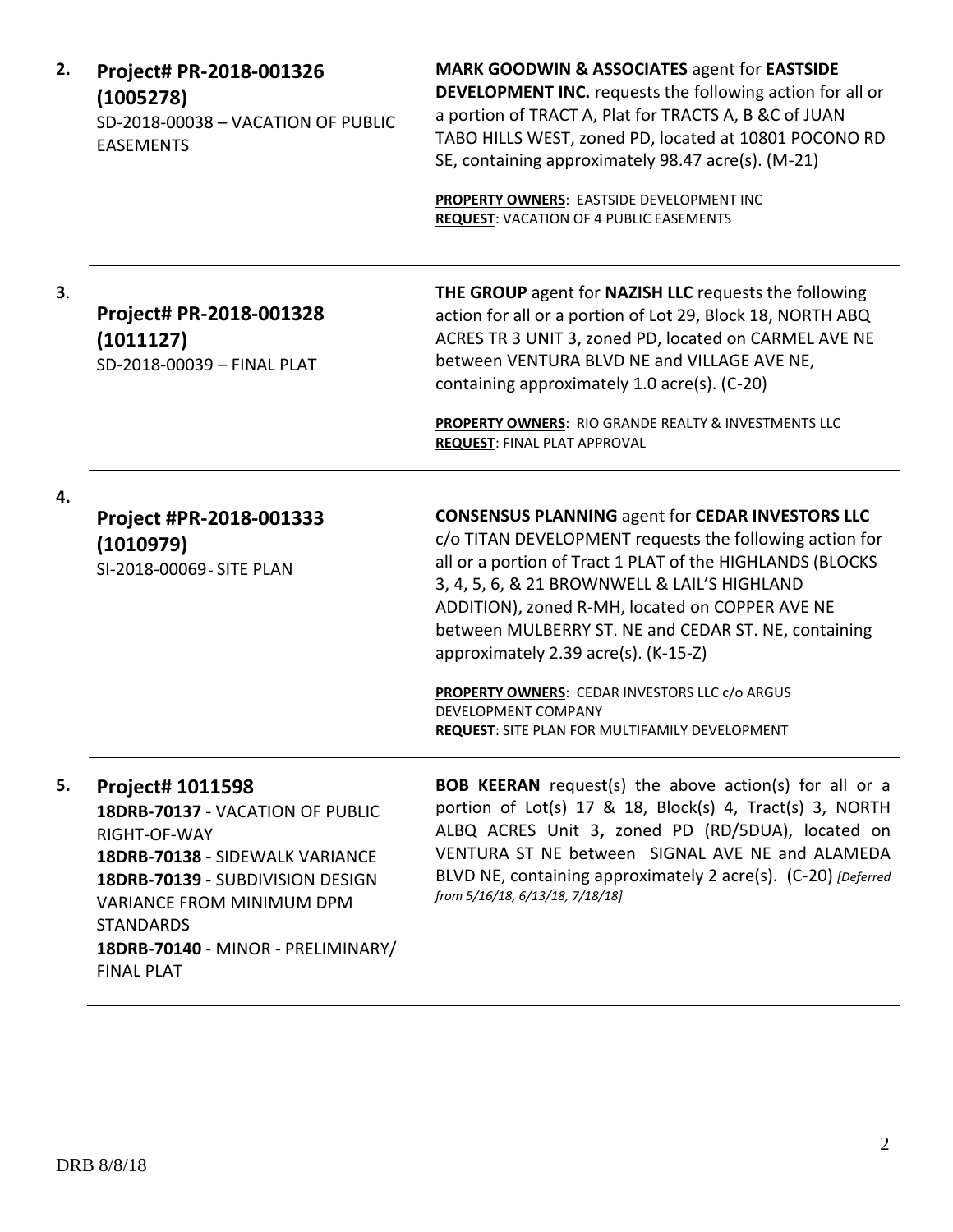**6. Project# 1010693**

**18DRB-70129** - VACATION OF PUBLIC EASEMENT **18DRB-70130** - SIDEWALK WAIVER **18DRB-70131** – TEMP. DEFERRAL of SIDEWALK CONST **18DRB-70132** - VACATION OF PRIVATE EASEMENT **18DRB-70133** - PRELIMINARY PLAT **18DRB-70134** - SITE DEVELOPMENT PLAN FOR BUILDING PERMIT

**BOHANNAN HUSTON INC** agent(s) for **GAMMA DEVELOPMENT, LLC** request(s) the above action(s) for all or a portion of Tract(s) 3B-3 of TRACT 3B-1, 3B-2 & 3B-3 A SUBD OF TRACT 3B LANDS OF IHS ACQUISITION #120 INC. zoned R-T (SU-2/LMDR), located on HORIZON BLVD NE between BALLOON MUSEUM DR NE and ALAMEDA BLVD NE, containing approximately 7.76 acre(s). (B-17) ) *[Deferred from 5/16/18, 6/13/18, 7/18/18]*

| 7. | Project# 1010656<br>18DRB-70160 MAJOR - PRELIMINARY<br><b>PLAT APPROVAL</b><br>18DRB-70161 MAJOR - SDP FOR<br><b>BUILDING PERMIT</b><br>18DRB-70162 MINOR - TEMP DEFR SWDK<br><b>CONST</b> | THE GROUP agent(s) for PASHTOON KHALID A & NAFEESA<br>request(s) the above action(s) for all or a portion of Lot(s)<br>28-30, Block(s) 30, NORTH ALBUQUERQUE ACRES Unit(s) B<br>TRACT A, zoned NR-BP (SU-2/IP), located on WILSHIRE AVE<br>NE between SAN PEDRO DR NE and LOUISIANA BLVD NE,<br>containing approximately 3 acre(s). (C-18)[Deferred from 6/6/18,<br>$6/27/18$ , $7/18/18$ ] |
|----|--------------------------------------------------------------------------------------------------------------------------------------------------------------------------------------------|---------------------------------------------------------------------------------------------------------------------------------------------------------------------------------------------------------------------------------------------------------------------------------------------------------------------------------------------------------------------------------------------|
|----|--------------------------------------------------------------------------------------------------------------------------------------------------------------------------------------------|---------------------------------------------------------------------------------------------------------------------------------------------------------------------------------------------------------------------------------------------------------------------------------------------------------------------------------------------------------------------------------------------|

| 8. | Project# PR-2018-001376           |                  | WILLIAM FANNING ARCHITECT agent(s) for HOPE IN THE                                                                     |               |            |            |
|----|-----------------------------------|------------------|------------------------------------------------------------------------------------------------------------------------|---------------|------------|------------|
|    | (1006520)                         | <b>DESERT</b>    | <b>EPISCOPAL</b>                                                                                                       | <b>CHURCH</b> | request(s) | the        |
|    | SD-2018-00049-VACATION OF PRIVATE |                  | aforementioned action(s) for all or a portion of TRACT B-1-A<br>PLAT OF TRACTS B-1-A & B-1-B HOPE PLAZA SUBDIVISION    |               |            |            |
|    | <b>EASEMENT</b>                   |                  | (BEING A REPL OF TR B-1 HOPE PLAZA), zoned MX-T,<br>located at 8700 ALAMEDA BLVD<br>approximately 3.07 acre(s). (C-20) |               | NE,        | containing |
|    |                                   | <b>ACCUMATCH</b> | <b>PROPERTY OWNERS: TRUSTEES PROTESTANT EPISCOPAL CHURCH C/O</b>                                                       |               |            |            |

**REQUEST**: VACATE EXISTING GAS AND ELECTRIC EASEMENT

# **9. Project# PR-2018- 001195 (1007140) SD-2018-00037 –**SITE DEVELOPMENT PLAN FOR SUBDIVISION

(18EPC-10010) **SD-2018-00020 –** SKETCH PLAT **MRWM** agent(s) for **CITY OF ALBUQUERQUE PARKS & RECREATION** request(s) the above action(s) for all or a portion of Tracts 1-C-1 & 1-C-2, **JUAN TABO HILLS UNIT 3A,**  zoned NR-PO-B, located on MONACHOS RD SE between JUAN TABO BLVD SE and VIA POSADA SE, containing approximately 27 acre(s). (M-22) *[Deferred from 6/13/18, 7/11/18, 7/25/18, 7/25/18]*

**PROPERTY OWNERS**: CITY OF ALBUQUERQUE **REQUEST**: DRB SIGN-OFF OF EPC SITE DEVELOPMENT PLAN FOR SUBDIVISION (3-8-2018) AND A SKETCH PLAT FOR REVIEW AND COMMENT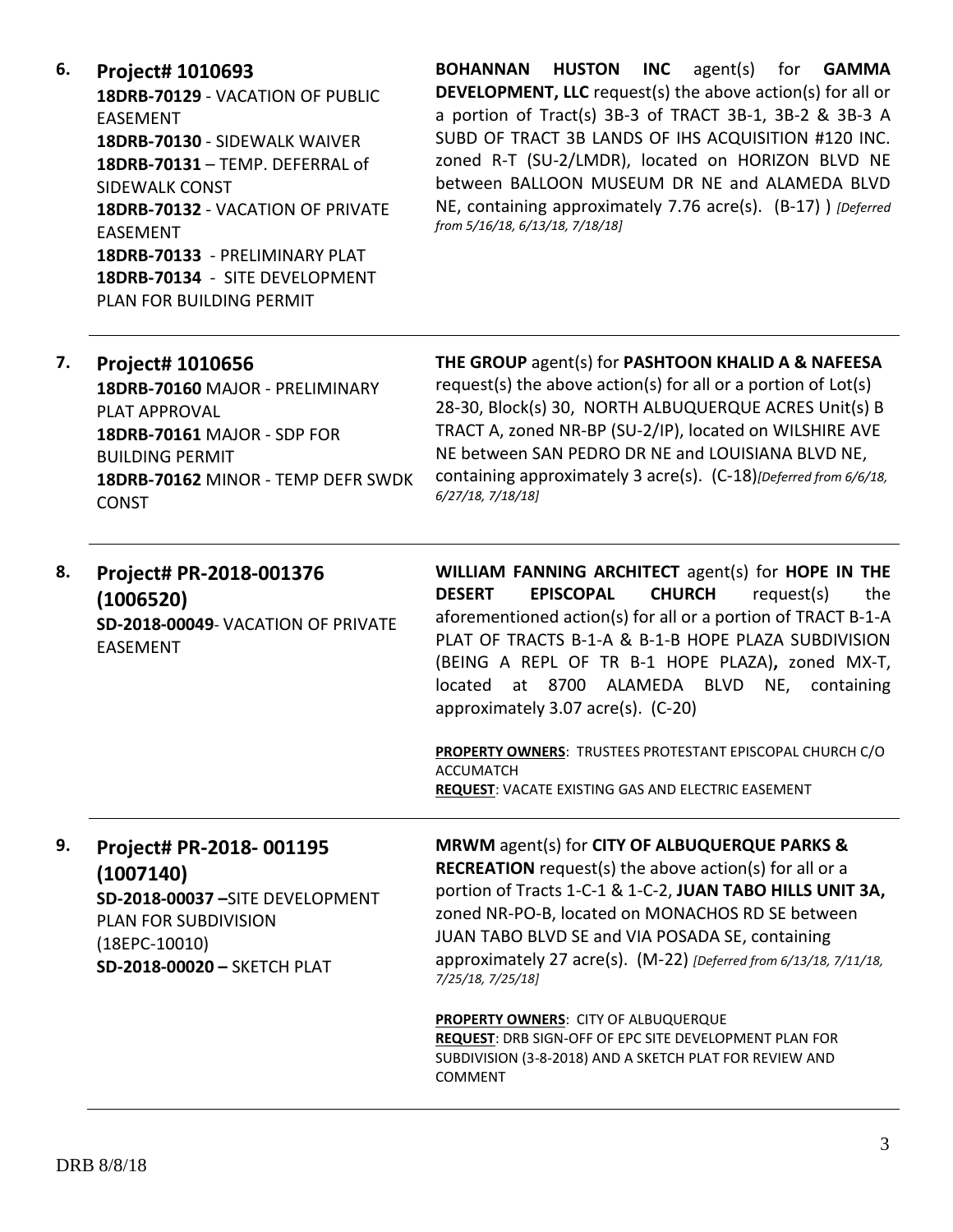| 10. | Project # PR-2018-001401<br>(1010332)<br>VA-2018-00061 - EXTENSION OF<br><b>INFRASTRUCTURE IMPROVEMENTS</b><br><b>AGREEMENT (IIA)</b>                                         | MARK GOODWIN & ASSOCIATES, PA agent(s) for 98 <sup>TH</sup><br><b>STREET LLC</b> request(s) the aforementioned action(s) for all<br>or a portion of TRACT B and All LOTS/BLKS in LOS<br>DIAMANTES SUBDIVISION, zoned R-1A and PD, located<br>south of GIBSON BLVD SW and west of SNOWVISTA BLVD<br>SW, containing approximately 25.16 acre(s). (N-09)<br>PROPERTY OWNERS: 98TH STREET LLC<br>REQUEST: 2 YEAR EXTENSION OF THE IIA FOR TEMPORARY DEFERRAL<br>OF SIDEWALK CONSTRUCTION                           |
|-----|-------------------------------------------------------------------------------------------------------------------------------------------------------------------------------|----------------------------------------------------------------------------------------------------------------------------------------------------------------------------------------------------------------------------------------------------------------------------------------------------------------------------------------------------------------------------------------------------------------------------------------------------------------------------------------------------------------|
| 11. | Project # PR-2018-001389<br>(1007204, 1002971)<br>SD-2018-00056- EXTENSION OF<br><b>INFRASTRUCTURE IMPROVEMENTS</b><br><b>AGREEMENT (IIA)</b>                                 | BOHANNAN HUSTON, INC. agent(s) for ARMSTRONG<br>PROPERTIES, INC.<br><b>DEVELOPMENT</b><br>request(s)<br>the<br>aforementioned action(s) for all or a portion of TRACTS 1-<br>14 UNSER CROSSING (A REPLAT OF TRACTS 1A, 1B, 2A, 2B,<br>3A, 3B, 4B & TRACT 6 V.E. BARRETT SUBDIVISION & TRACTS<br>4-A-1, 5-B-1 & 5-B-2 LANDS OF WEFCO, PARTNERS), zoned<br>MX-M, located on CENTRAL AVENUE SW between UNSER<br>BLVD SW and 86 <sup>th</sup> STREET SW, containing approximately 50<br>$\arccos 0$ . (K-9 & K-10) |
|     |                                                                                                                                                                               | PROPERTY OWNERS: ARMSTRONG CENTRAL UNSER BLVD LLC, LOWES<br>HOME CENTERS INC, ARMSTRONG CENTRAL UNSER BLVD LLC,<br><b>BLANCHARD PROPERTIES LLC</b><br><b>REQUEST: 2 YR EXTENSION OF THE IIA</b>                                                                                                                                                                                                                                                                                                                |
| 12. | Project# PR-2018-001223<br>(1011553)<br>SI-2018-00041 - SITE DEVELOPMENT<br>PLAN FOR SUBDIVISION AND SITE<br>DEVELOPMENT PLAN FOR BUILDING<br>PERMIT<br>$(18EPC-40008+40009)$ | MODULUS ARCHITECTS, INC agent(s) for 3X1, LLC.<br>request(s) the above actions for all or a portion of Tract<br>B2A1, TOWN of ATRISCO GRANT, zoned MX-L (SU-1/C-1 &<br>AUTO SALES), located on COORS BLVD NW between<br>SEQUOIA RD NW and TUSCON RD NW, containing<br>approximately 1.9 acre(s). (G-11-Z) [Deferred from 6/13/18,<br>$6/27/18$ , $7/18/18$ ]                                                                                                                                                   |
|     |                                                                                                                                                                               | <b>PROPERTY OWNERS: 3X1,LLC.</b><br>REQUEST: DRB SIGN OFF OF EPC APPROVED SITE DEVELOPMENT PLAN<br>FOR BUILDING PERMIT AND EPC APPROVED SITE DEVELOPMENT PLAN<br>FOR SUBDIVISION (4-12-2018)                                                                                                                                                                                                                                                                                                                   |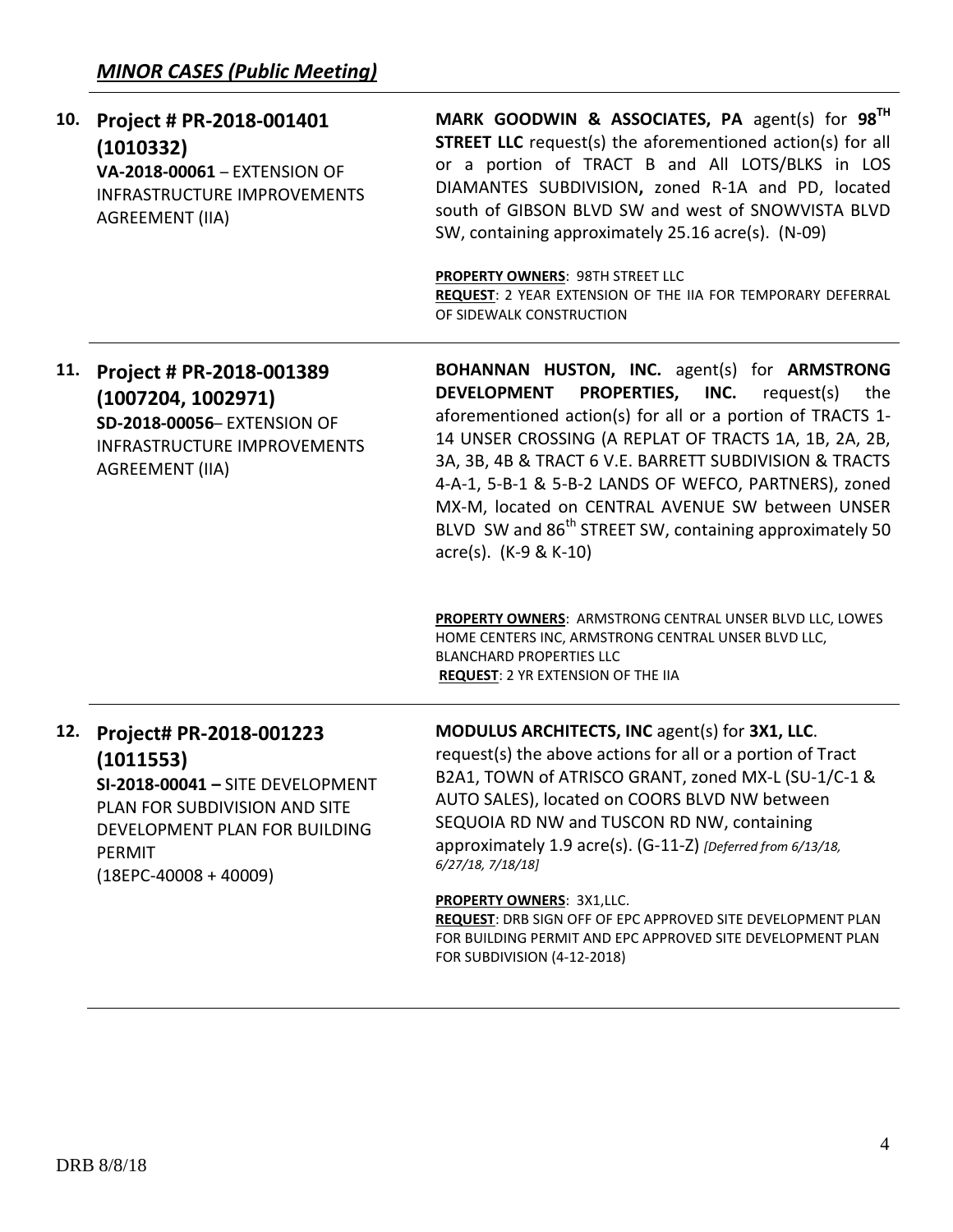## **13. Project# 1000572**

**16DRB-70314 –** SITE DEVELOPMENT PLAN FOR BUILDING PERMIT

## **CONSENSUS PLANNING** agents for **TW INVESTMENTS LLC**

request the referenced/ above action for TRACT 1-A, COPPER POINTE SUBDIVISION zoned SU-1 FOR IP, located on COPPER POINTE WAY NE in the southeast corner of EUBANK BLVD NE and I-40 containing approximately 1.3 acres. (K-21) *(Deferred from 8/1/18)*

**REQUEST**: SITE PLAN ORIGINALLY APPROVED 9-21-2016 WITH DELEGATION TO TRANSPORTATION AND PLANNING. LOST ORIGINAL-REQUIRES RE-SIGNING OF SITE PLAN BY DRB.

## *SKETCH PLAT*

| 14. | Project # PR-2018-001398<br><b>SD-2018-00057- SKETCH PLAT</b> | <b>GARCIA/KRAEMER &amp; ASSOCIATES</b> agent(s) for <b>FIRST</b><br><b>CHOICE EQUITY</b> request(s) the aforementioned action(s) for<br>all or a portion of the Easterly Portion of TRACT B ELLA G<br>ROSSITER REPLAT SUBDIVISION, zoned R-1C, located at 704<br>GRIEGOS RD NW, containing approximately 0.75 acre(s).<br>$(F-14)$<br><b>PROPERTY OWNERS: 704 GRIEGOS ROAD LLC</b> |
|-----|---------------------------------------------------------------|------------------------------------------------------------------------------------------------------------------------------------------------------------------------------------------------------------------------------------------------------------------------------------------------------------------------------------------------------------------------------------|
|     |                                                               | <b>REQUEST:</b> SUBDIVIDE 1 EXISTING TRACT INTO 4 NEW LOTS                                                                                                                                                                                                                                                                                                                         |
| 15. | Project # PR-2018-001403<br>PS-2018-00012 - SKETCH PLAT       | ARCH + PLAN LAND USE CONSULTANTS agent(s) for A.J &<br><b>MARY ELLEN RICH</b> request(s) the aforementioned action(s)<br>for all or a portion of LOTS B, C, D & E BLOCK 44 PEREA<br>ADDITION & VAC POR OF MOUNTAIN RD, zoned R-T,                                                                                                                                                  |
|     |                                                               | located south of MOUNTAIN RD NW and west of 14 <sup>th</sup><br>STREET NW, containing approximately 0.34 acre(s). (J-13)                                                                                                                                                                                                                                                           |